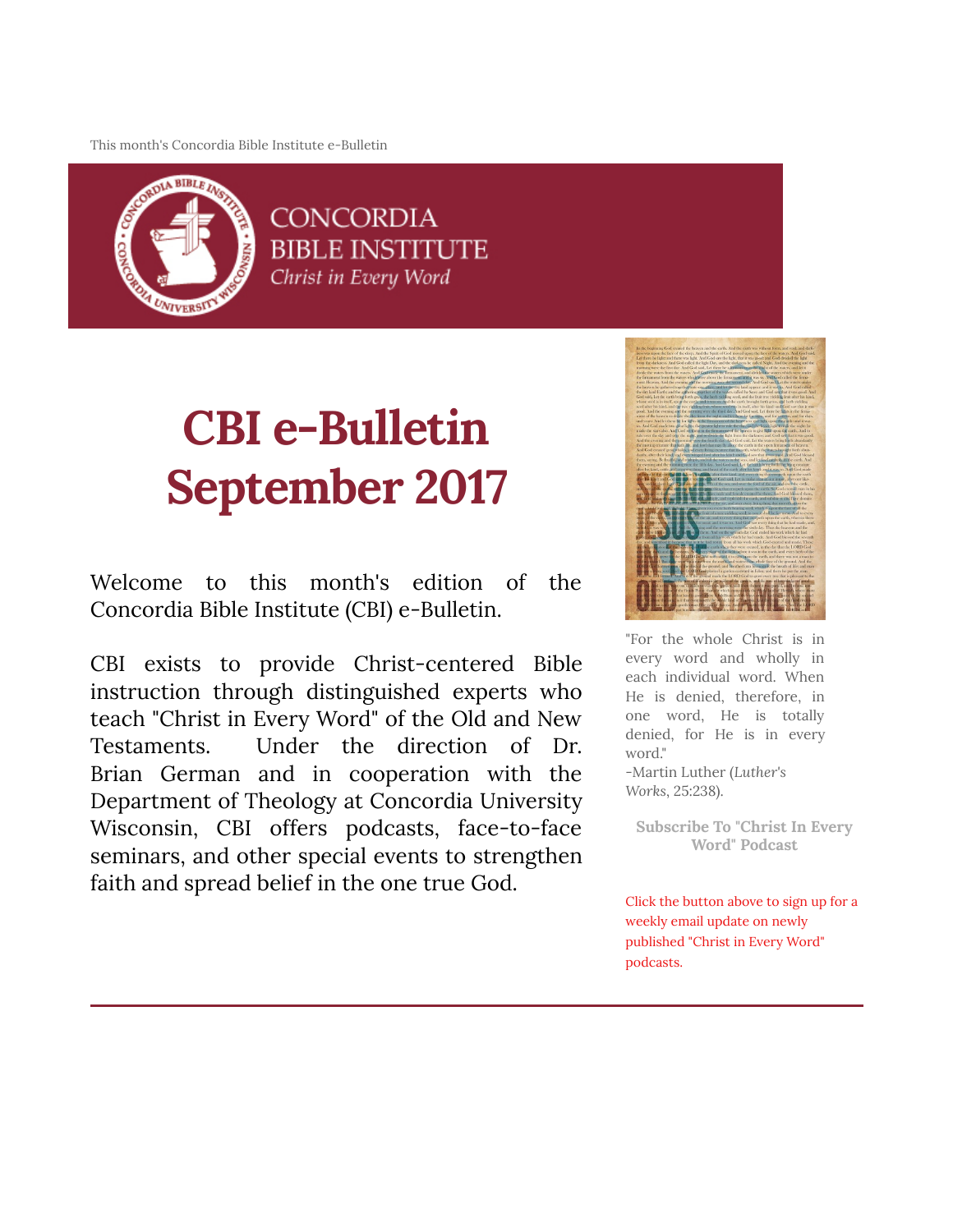# Upcoming Events



#### **Fall In-Depth Bible Studies**

\*September 11 and 18 from 6:30-8:30pm\* September 25, October 2, 9, 16 from 3:00-5:30pm Friends of Concordia Room Concordia University Wisconsin \$20 per class, per person FREE for CUW Students/Faculty/Staff Bring a Bible and a Friend!

These In-Depth Bible Studies are wonderful opportunities to learn from university professors and special guest lecturers about important topics related to the Bible and the Christian faith. We pray that you would consider joining us for this Christ-centered instruction.

#### A Special One-Day Seminar with Dr. Phillip Cary "Luther and the Word of God"

Saturday, September 30, 2017 9:15am-2:30pm Pharmacy Building PH008 Concordia University Wisconsin \$40 per person \$10 for CUW Students/Faculty/Staff



Come listen to Dr. Phil Cary, a renowned Luther scholar and popular Christian writer from Eastern University, in honor of the 500th anniversary of the Reformation. Don't miss this rare opportunity!

> For more information on any of our upcoming events, please visit our website [www.concordiabible.org](http://www.concordiabible.org/events/)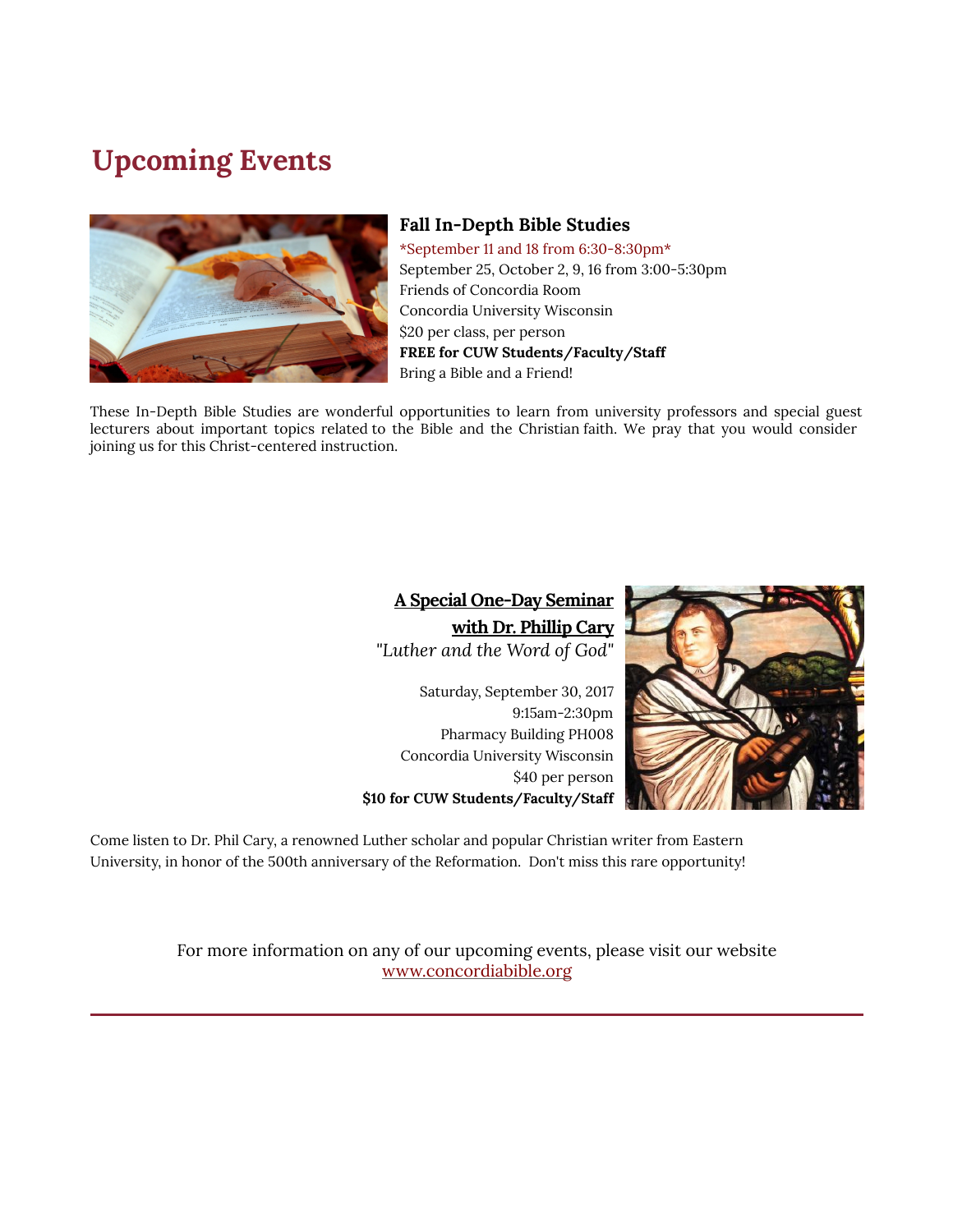# Read the Bible in a Year

Looking to add to your devotions this year? Or simply want to accomplish the goal of reading the Bible in a year? Follow along with the calendar below! A new calendar will be sent in each newsletter.

| <b>Sunday</b>                     | Monday                                                               | Tuesday                            | Wednesday                              | Thursday                               | Friday                                         | Saturday                                |
|-----------------------------------|----------------------------------------------------------------------|------------------------------------|----------------------------------------|----------------------------------------|------------------------------------------------|-----------------------------------------|
|                                   |                                                                      |                                    |                                        |                                        | $\mathbf{1}$<br>1 Chron, 29:10-13<br>Job 31-33 | $\overline{2}$<br>Psalm 86<br>Job 34-36 |
| 3<br>Psalm 87<br>Job 37-39        | $\overline{\mathbf{4}}$<br>Psalm 88<br>Job 40-42<br>Happy Labor Day! | 5<br>Psalm 89<br>Proverbs 1-3      | 6<br>Psalm 90<br>Proverbs 4-7          | 7<br>Psalm 91<br>Proverbs 8-10         | $\mathbf{8}$<br>Psalm 92<br>Proverbs 11-13     | 9<br>Psalm 93<br>Proverbs 14-16         |
| 10                                | 11                                                                   | 12                                 | 13                                     | 14                                     | 15                                             | 16                                      |
| Psalm 94<br>Proverbs 17-19        | Psalm 95<br>Prov. 20-22                                              | Psalm 96<br>Prov. 23-25            | Psalm 97<br>Prov. 26-28                | Psalm 98<br>Prov. 29-31                | Psalm 99<br>Ecclesiastes 1-3                   | Psalm 100<br><b>Eccl. 4-6</b>           |
| 17                                | 18                                                                   | 19                                 | 20                                     | 21                                     | 22                                             | 23                                      |
| Psalm <sub>101</sub><br>Eccl. 7-9 | Psalm102<br>Eccl. 10-12                                              | Psalm103<br>Song of<br>Solomon 1-4 | Psalm104<br>Song of<br>Solomon 5-8     | Psalm105<br>Jeremiah 1-3               | Psalm 106<br>Jeremiah 4-6                      | Psalm 107<br>Jeremiah 7-9               |
| 24                                | 25                                                                   | 26                                 | 27                                     | 28                                     | 29                                             | 30                                      |
| Psalm 108<br>Jeremiah 10-12       | Psalm <sub>109</sub><br>Jeremiah 13-15                               | Psalm 110<br>Jeremiah 16-18        | Psalm <sub>111</sub><br>Jeremiah 19-22 | Psalm <sub>112</sub><br>Jeremiah 23-25 | Psalm 113<br>Jeremiah 26-28                    | 1 Chron, 29:10-13<br>Jeremiah 29-31     |

## Website

Visit our website at **[concordiabible.org](http://www.concordiabible.org/)** to learn more about CBI.

## Podcasts

CBI offers thirty to forty-minute long podcasts on biblical passages and religious issues that you can listen to any time through the [CBI website.](http://www.concordiabible.org/category/podcasts/)

# Now Streaming on iTunes & Google Play!

You can listen to our weekly podcasts by subscribing on iTunes or Google Play.

When new episodes become available they will be automatically be downloaded to your device. Just click [here](http://www.concordiabible.org/category/podcasts/) to subscribe through our website or click the image below!

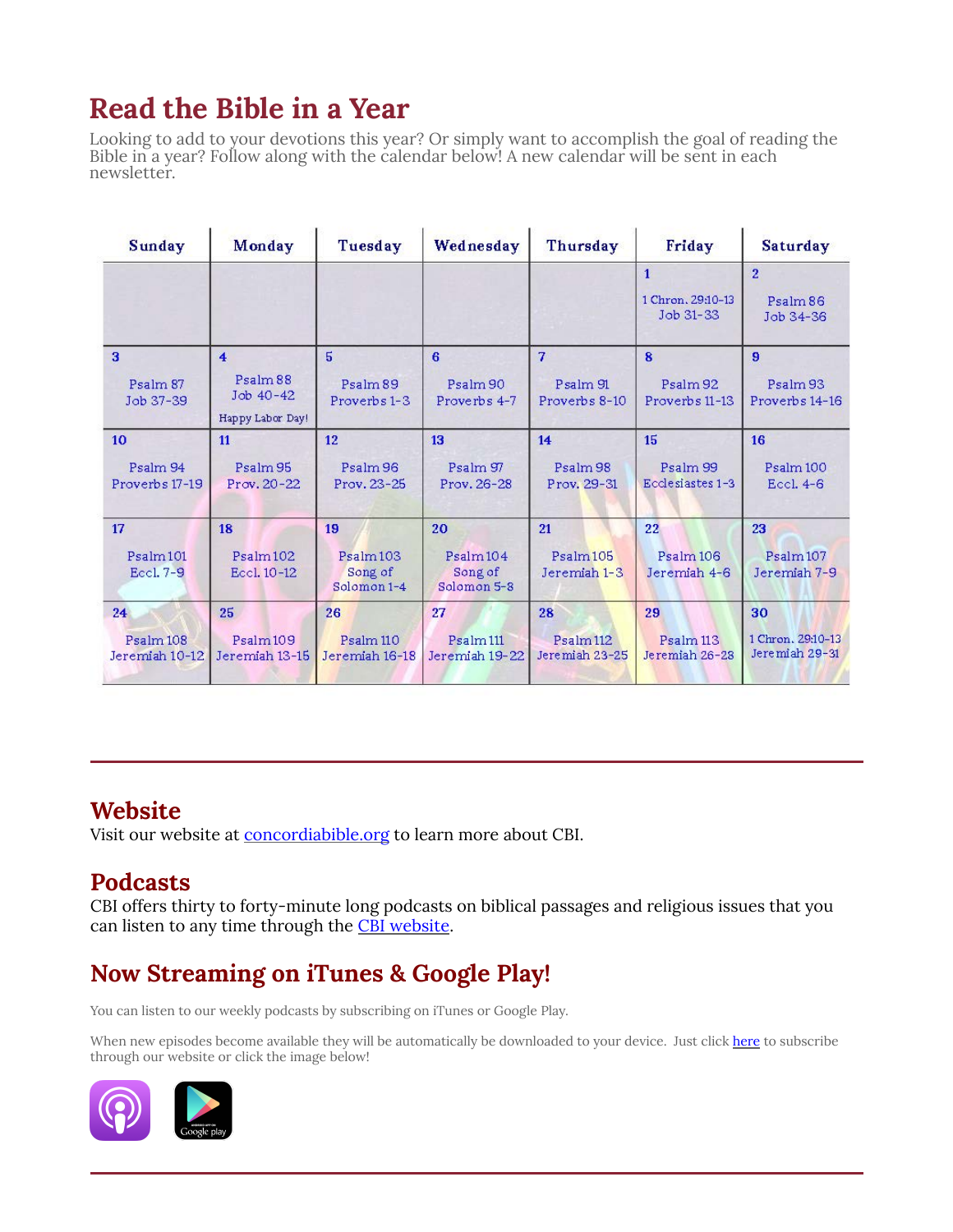### Ask Dr. Saleska

To ask Dr. Saleska a question, please visit the "Ask Dr. Saleska" page on CBI's website and he will get back to you.

**Question:** In our Bible study on the life of Moses we came across the place in Numbers chapter 20 where Moses committed some sin that prevented him from entering the Promised Land. Could you explain exactly what happened? What was his great sin?

**Answer:** There are a number of items in this entire event that need close examination to determine exactly what the sin was. First of all, the directive by God to Moses after the people complained about the lack of water in Numbers 20:7-8: "And the Lord spoke unto Moses saying, take the rod, and gather thou the assembly together, thou, and Aaron thy brother, and speak ye unto the rock before their eyes; and it shall give forth his water, and thou shalt bring forth to them water out of the rock: so thou shalt give the congregation and their beasts drink."

"And Moses and Aaron gathered the congregation together before the rock, and he said unto them, Hear now, you rebels; must we fetch you water out of this rock? (v.10). And Moses lifted up his hand and with his rod he smote the rock twice: and the water came out abundantly, and the congregation drank, and their beasts also (v.11). And the Lord spoke unto Moses and Aaron, because ye believed me not to sanctify me in the eyes of the children of Israel, therefore you shall not bring this congregation into the land which I have given them (v.12).

Now, then, initially it seems that the "sin" was unbelief. "Must we fetch you water out of this rock?" As if to say: "What do you expect me to do, bring water out of a rock?" So, did he fail to give God credit? Is that the sin? That hardly seems possible, since Moses had produced water out of a rock once before by striking the rock as God had commanded him (see Exodus 17:6). However, nearly 40 years and a lot of intervening rebellious history had passed since that event which could have clouded Moses' memory of God's more compassionate dealings with his people. But the words are very clear: "Because you believed me not." That's unbelief.

Disobedience has often been suggested as the "sin." God told Moses to "speak" to the rock. But the text says that Moses "struck" the rock twice. Also, Numbers 27:14 says: "For you rebelled against my commandment…to sanctify me at the water…." Clearly he disobeyed God's directive. The only question that arises in connection with that explanation is that God told him also to "take the rod." Since the rod was not to be used as it had in the Exodus 17:6 event, why would he be told to take it if God did not intend for him to use it as he had before?

Psalm 106:32-33 adds this piece of information to "Moses' sin," and needs to be addressed: "They (the people) angered him also at the waters of strife, so that it went ill with Moses for their sakes: because they provoked his spirit, so that he spoke unadvisedly with his lips."

They (the people) angered him…they provoked his spirit…they caused him to speak unadvisedly (the Hebrew word means rashly, with an oath, in an evil way, recklessly). I assume those "rash" words were: "…Hear now, you rebels; must we fetch you water out of this rock?" Psalm 106:32 indicates that he spoke these words in anger.